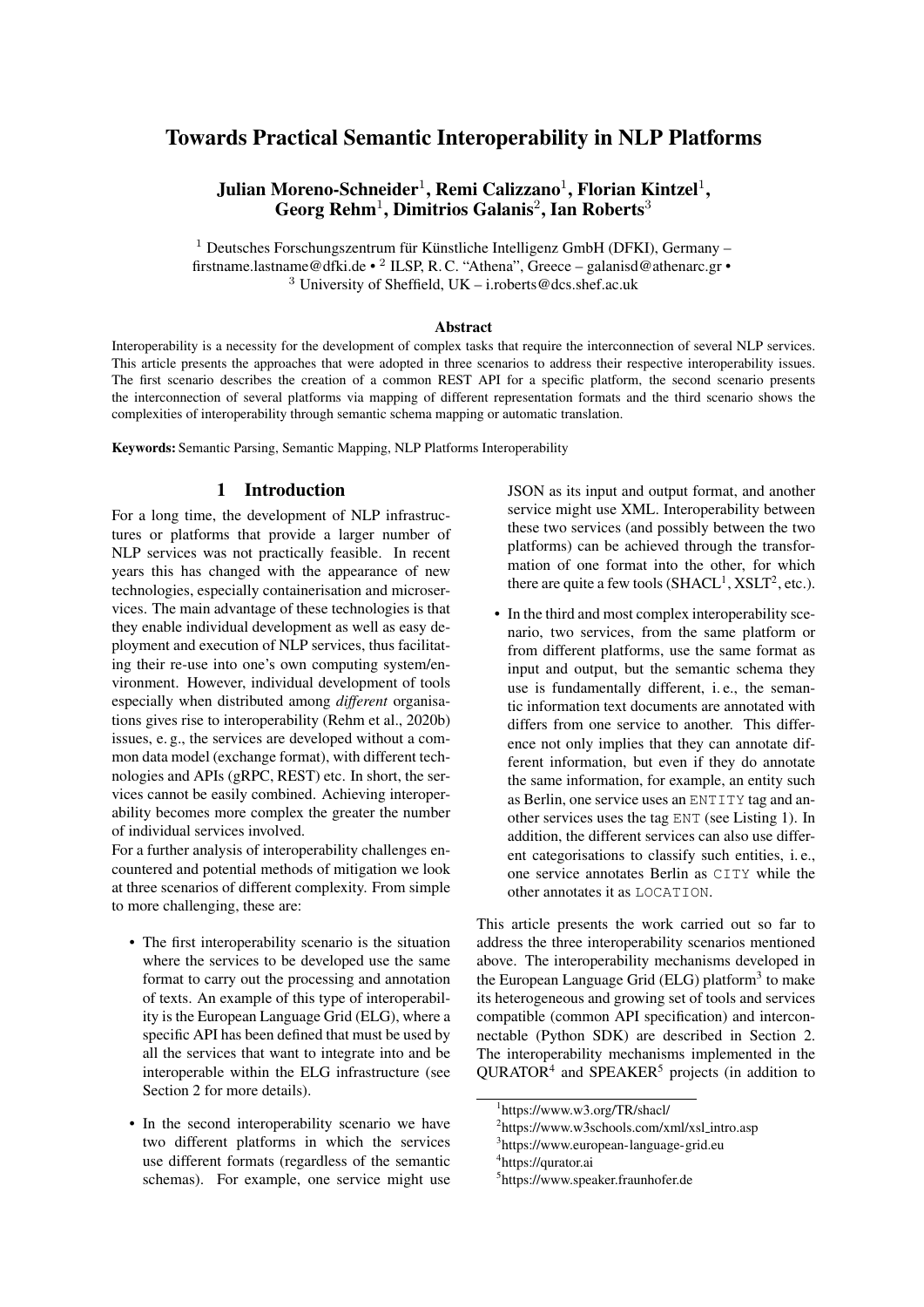```
<?xml version="1.0" encoding="utf-8"?>
<text>
<Annotation_1>
  I was living in <ENTITY class="CITY">
   Berlin</ENTITY> last year
</Annotation_1>
<Annotation_2>
  I was living in <ENT class="LOCATION">
   Berlin</ENT> last year
</Annotation_2>
</text>
```
Listing 1: Example of annotations made by two services using the same format and different semantic schema

Lynx $<sup>6</sup>$  $<sup>6</sup>$  $<sup>6</sup>$ ) to mainly cover scenario 2, and minimally sce-</sup> nario 3 (Workflow Manager) are presented in Section [3.](#page-3-0) The proposed solution to solve scenario 3 as generically as possible is introduced in Section [4.](#page-4-0) Section [5](#page-5-0) presents related work. Finally, Section [6](#page-6-0) concludes the article and sketches directions for future work.

# <span id="page-1-0"></span>2 Interoperability through common API Specification (Scenario 1)

The European Language Grid (ELG) platform addresses interoperability by forcing the NLP services to use a predefined format. This corresponds to the first interoperability scenario described in Section [1.](#page-0-5)

# 2.1 Introduction to ELG

The ELG platform aims to offer multiple services that will support and boost the Language Technologies (LT) sector and activities in Europe, see [Rehm et al. \(2020a\)](#page-7-0) for a short overview and [Rehm \(2022\)](#page-8-1) for an exhaustive description that covers all the details.

Its primary goal is to provide a scalable system dedicated to the distribution and deployment of Language Resources and Technologies (LRT).<sup>[7](#page-1-3)</sup> ELG offers access to thousands of commercial and non-commercial LTs and ancillary data LRs for all European languages and more. These include processing and generation services, tools, applications for written and spoken language, models, corpora, lexicons, ontologies, term lists, computational grammars, etc. Moreover, resources integrated in the ELG cloud infrastructure are directly deployable and/or downloadable.

ELG aims to act as a living observatory of LT, consolidating existing and legacy tools, services, LRs, and information about them, as well as newly emerging ones.

# 2.2 ELG Language Technology Services

Among the more than 12,000 resources available, at the time of writing the ELG catalogue counts more than 800 functional services deployed in the ELG infrastructure. Figure [1](#page-2-0) shows an overview of the ELG platform architecture. An ELG service is a LT tool running inside the ELG Kubernetes cluster and takes the form of a Docker image exposing an ELG-compatible endpoint. An ELG service has to be compatible with the specifications (see Section [2.3\)](#page-1-4) defined by the ELG team which aim to facilitate the deployment of the services but also standardise the LT tools. Currently, ELG supports the integration of tools/services that fall into one of the following broad categories:

- Information Extraction (IE) & text analysis: Services that take text input and produce standoff *annotations* over that text.
- Text-to-text: Services (most notably Machine Translation, but also summarisation, anonymisation, etc.) that take text and return new text that is derived from the input
- Text classification: Services that take text input and classify it somehow (e. g., language identification, "fake news" detection, etc.)
- Speech recognition: Services that accept audio and return a text transcription
- Text-to-speech: Services that take text and return audio

These broad categories cover the vast majority of NLP tasks and the respective specification can be easily extended if required.

# <span id="page-1-4"></span>2.3 Internal LT Service API Specification

ELG services are accessible from outside the ELG cluster via the LT execution server as shown in Figure [1.](#page-2-0) The communication between the LT execution server and each NLP/LT service is done using an internal application programming interface called Internal LT Service API. The respective specification details the API that the LT tool containers need to implement in order to be runnable as functional services within the ELG infrastructure. It consists of three request messages and four response messages that ELG functional services have to use as input and output of the LT tool. The three request messages are: Text request, Structured text request, and Audio request. The four response messages are: Annotations response, Classification response, Texts response, and Audio response. These seven messages have been created having two constraints in mind: being permissive to cover as many NLP use cases as possible and being specific to force similar message structures for similar services. They are described in detail in the ELG documentation.[8](#page-1-5) Ta-ble [1](#page-2-1) shows the number of services per service category presented in the previous section with, for each service category, the request and response messages used.

<span id="page-1-2"></span><sup>6</sup> <https://lynx-project.eu>

<span id="page-1-3"></span><sup>7</sup> <https://live.european-language-grid.eu/catalogue>

<span id="page-1-5"></span><sup>8</sup> [https://european-language-grid.readthedocs.io/en/](https://european-language-grid.readthedocs.io/en/stable/all/A3_API/LTInternalAPI.html) stable/all/A3 [API/LTInternalAPI.html](https://european-language-grid.readthedocs.io/en/stable/all/A3_API/LTInternalAPI.html)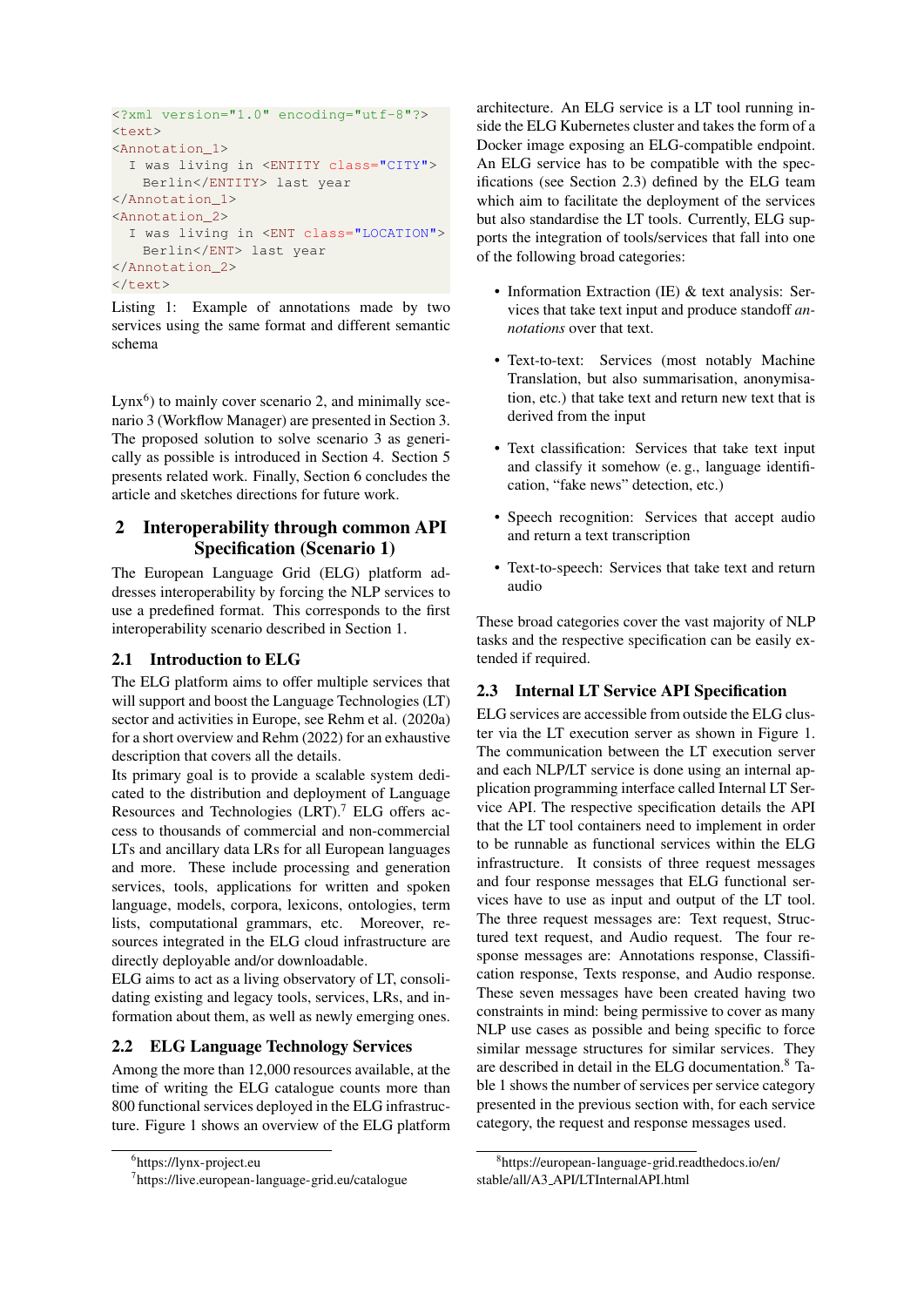

<span id="page-2-1"></span>Figure 1: Architecture of the European Language Grid (ELG)

| Category            | No. of<br>Services | Request<br>Message | Response<br>Message |
|---------------------|--------------------|--------------------|---------------------|
| IE & text analysis  | 273                | Text               | Annotations         |
| Text-to-text        | 405                | Text               | <b>Texts</b>        |
| Text classification | 31                 | <b>Text</b>        | Classification      |
| Speech recognition  | 35                 | Audio              | <b>Texts</b>        |
| Text-to-speech      | 23                 | Text               | Audio               |

Table 1: Number of ELG services per service category with the request and response type of messages used

### <span id="page-2-5"></span>2.4 Calling ELG Services using the Python SDK

The ELG Python SDK provides access to most ELG functionalities through Python. $9$  Among its other functionalities, the Python SDK enables users to call functional services available in ELG.

The Service class of the Python SDK corresponds to an ELG functional service, and can be initialised using the identifier of the service. As users need to be authenticated to use ELG services, a login step is necessary. A service that is initialised in Python can be called easily. Listing [2](#page-2-3) shows the code for calling a named entity recogniser<sup>[10](#page-2-4)</sup>. The Python SDK handles the creation of the input message, the update of the identification token, the communication with the API exposed by the LT execution server, etc.

### <span id="page-2-6"></span>2.5 Combining ELG Services

ELG provides access to a large variety of heterogeneous services from information extraction to text-tospeech generation (see Section [2\)](#page-1-0). However, thanks to

```
from elg import Service
# initialise LT service using its ID
lt = Service.from_id(17471)
# call LT service
result = lt("I was living in Berlin last
    year.")
print(result) # print the Annotations
    response message returned by the
    service
```
Listing 2: Calling an ELG service using Python

the internal LT service API specification, all the ELG services use the same message structures. Those specifications facilitate the combination of services, i. e., allows to determine if two services are compatible (can run one after the other without conversion) and, if not, it facilitates the required mapping. In the vast majority of cases, text-to-speech services returning an audio response can be used as input of a service accepting an audio request. This is also true for the texts response messages which can likely be converted into text request messages. The rare cases where the conversion is not possible happen when one of the fields that accepts arbitrary content of the response message is not empty. For the services returning an annotations or a classification response, the output cannot easily be converted into an input message for another service. These services are often used last. For the ELG services, the combination of the following categories is theoretically feasible based on the type of messages used (see Table [1\)](#page-2-1): Text-to-text or Speech recognition with IE & text analysis, Text classification, or Text-to-speech, and Text-to-speech with Speech recognition.

The automatic conversion of an audio or a texts response to respectively an audio or a text request is done

<span id="page-2-2"></span><sup>9</sup> [https://gitlab.com/european-language-grid/platform/](https://gitlab.com/european-language-grid/platform/python-client) [python-client](https://gitlab.com/european-language-grid/platform/python-client)

<span id="page-2-4"></span><sup>10</sup>Cogito Discover Named Entity Recognizer, [https://live.](https://live.european-language-grid.eu/catalogue/tool-service/17471) [european-language-grid.eu/catalogue/tool-service/17471](https://live.european-language-grid.eu/catalogue/tool-service/17471)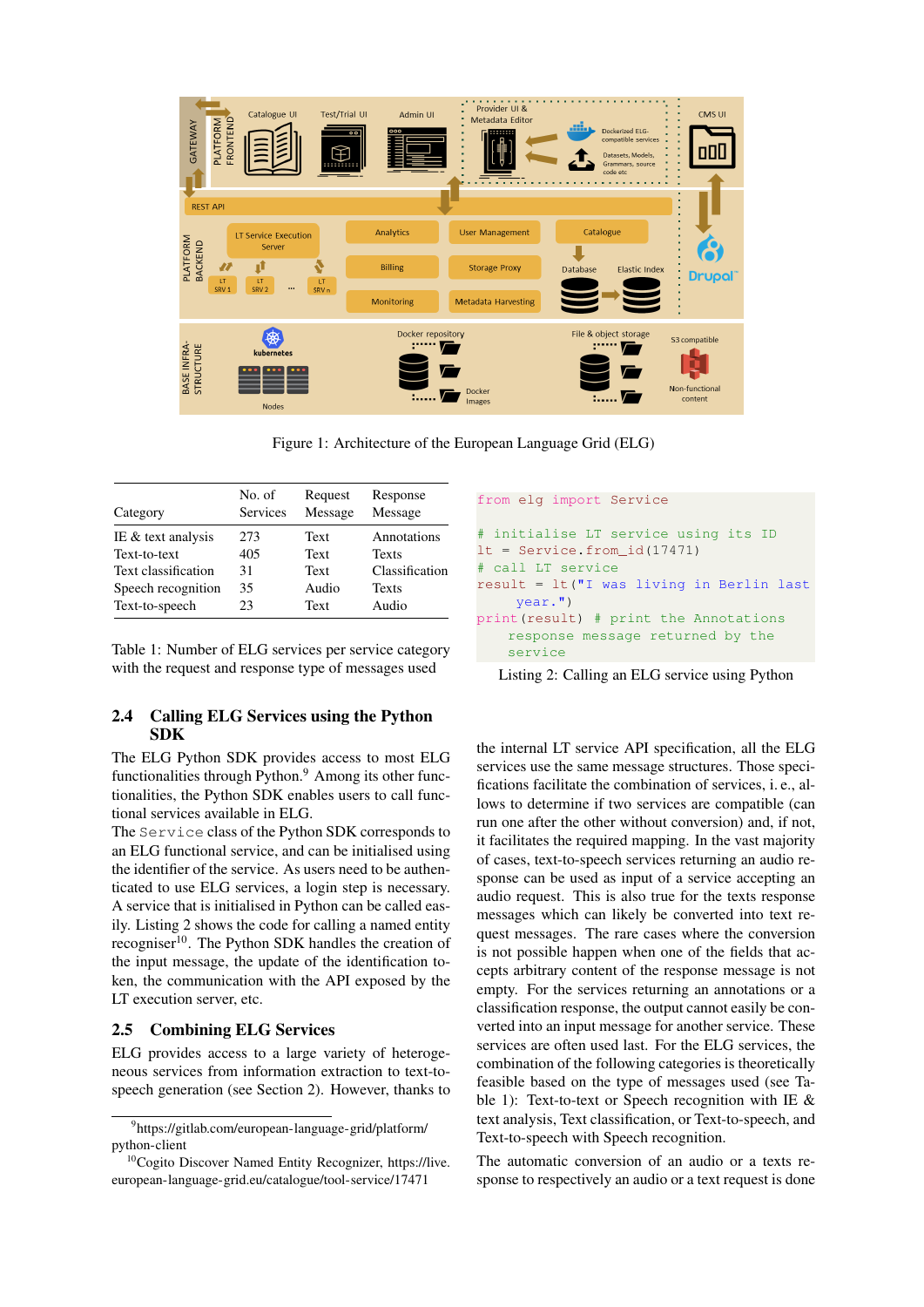```
from elg import Pipeline
```

```
# initialise the pipeline using LT
   services IDs
pipeline = Pipeline.from_ids([9183,
   4842])
# call the LT services
results = pipeline("I was living in
   Berlin last year.")
print(results[-1]) # print the Audio
   response message containing the
   audio of the sentence translated in
   German
```

```
Listing 3: Combining ELG services using the Python
SDK and the Pipeline class
```
using a logical mapping between the fields of each message. For example, the content field of the texts response is mapped to the content field of the text request. Again, this mapping is possible thanks to the specifications defined by the ELG team. This mapping is not perfect and only the conversion of certain types of messages is possible.

The Python SDK introduced in Section [2.4](#page-2-5) provides a Pipeline class to make it easy for users to interoperate ELG services. Listing [3](#page-3-1) shows how to use the Pipeline class to run a machine translation service<sup>[11](#page-3-2)</sup> following by a text-to-speech service<sup>[12](#page-3-3)</sup>. This pipeline returns the German audio of an English sentence by combining two services automatically.

More example combinations using the Pipeline class of the Python SDK can be found in Annex [A.](#page-8-2)

# <span id="page-3-0"></span>3 Intra-Platform Interoperability through Format Mapping (Scenario 2)

As presented in the introduction, interoperability scenario 2 occurs when two (or more) services (from the same or different platforms) use different formats (JSON, XML, RDF, etc.) for input and/or output of the information processed/to be processed.

The distinctive feature of this scenario is that the number of formats is limited, which allows the manual implementation of interoperability between all of them. This means that format conversions are accomplished through manually defined rules for each conversion step. In the following, we present all the implementations made to achieve interoperability in this scenario through a workflow manager [\(Moreno-Schneider et al.,](#page-7-1) [2020\)](#page-7-1).

#### 3.1 Supported Platforms

The first format considered for integration has been the format used in the Lynx platform [\(Moreno-Schneider](#page-7-2) [et al., 2021\)](#page-7-2), a domain-specific platform for the generation and use of a Legal Knowledge Graph used and populated through various NLP services (Named Entity Recognition, Summarisation, Machine Translation, etc.), which were integrated and combined through a workflow manager developed in the project (based on Camunda<sup>[13](#page-3-4)</sup>). We decided to use the Lynx format as the first one to be integrated into our workflow manager for a simple reason: the Lynx project used an internal Linked Data information format also based on NIF [\(Hellmann et al., 2013\)](#page-7-3), which simplifies its integration into our format.

The second format integrated is the one used in the ELG platform (described in Section [2\)](#page-1-0).

The third format is the one developed in the project  $SPEAKER<sup>14</sup>$  $SPEAKER<sup>14</sup>$  $SPEAKER<sup>14</sup>$ , a platform for speech assistants for the German language, so the interaction with the platform is limited to short interactions (dialogues). The project has developed an API that defines input and output messages and their content, including internal services that should not be consulted externally.

## 3.2 Format Mapping

There is a very large number of formats to represent text (e. g., TXT, XML, JSON, RDF, etc.), which makes it impossible to develop all potentially necessary converters to cover all possible mappings between formats (TXT→XML, TXT→XML, RDF→JSON, etc.); note, though, that all of these different formats can potentially include a sheer endless number of specific individual approaches how to represent text.

To address this problem we decided to use an intermediate unified format, so that we do not need converters for each format-pairs, but only for the format-pairs including the intermediate unified format. We simplify the necessary work to scale the interoperability solution in future scenarios with new or different formats.

Considering that we are processing text semantically, the unified format we use not only allows easy handling of semantic information, but has been specifically defined for this purpose, i. e., Resource Descrip-tion Framework (RDF<sup>[15](#page-3-6)</sup>). RDF is used in Linked Data to represent semantic information, especially for ontologies and knowledge bases.

In order to better understand this conversion, we are going to use an XML example document (shown in Listing [4\)](#page-4-1) annotated with two named entities (Berlin and New York). This document is converted into an RDF document containing exactly the same information (shown in Listing [5\)](#page-5-1).

In the example, we can see that URIs (Unified Resource Identifier) are assigned to each annotation, i. e.,

<span id="page-3-2"></span> $11$ HelsinkiNLP – OPUS-MT (eng-gmw): English-German machine translation [https://live.european-language-grid.eu/](https://live.european-language-grid.eu/catalogue/tool-service/9183) [catalogue/tool-service/9183](https://live.european-language-grid.eu/catalogue/tool-service/9183)

<span id="page-3-3"></span><sup>12</sup>MaryTTS – German male (dfki-pavoque-neutralhsmm) [https://live.european-language-grid.eu/catalogue/](https://live.european-language-grid.eu/catalogue/tool-service/4842) [tool-service/4842](https://live.european-language-grid.eu/catalogue/tool-service/4842)

<span id="page-3-4"></span><sup>13</sup><https://camunda.com>

<span id="page-3-5"></span><sup>14</sup><https://www.speaker.fraunhofer.de>

<span id="page-3-6"></span><sup>15</sup><https://www.w3.org/RDF/>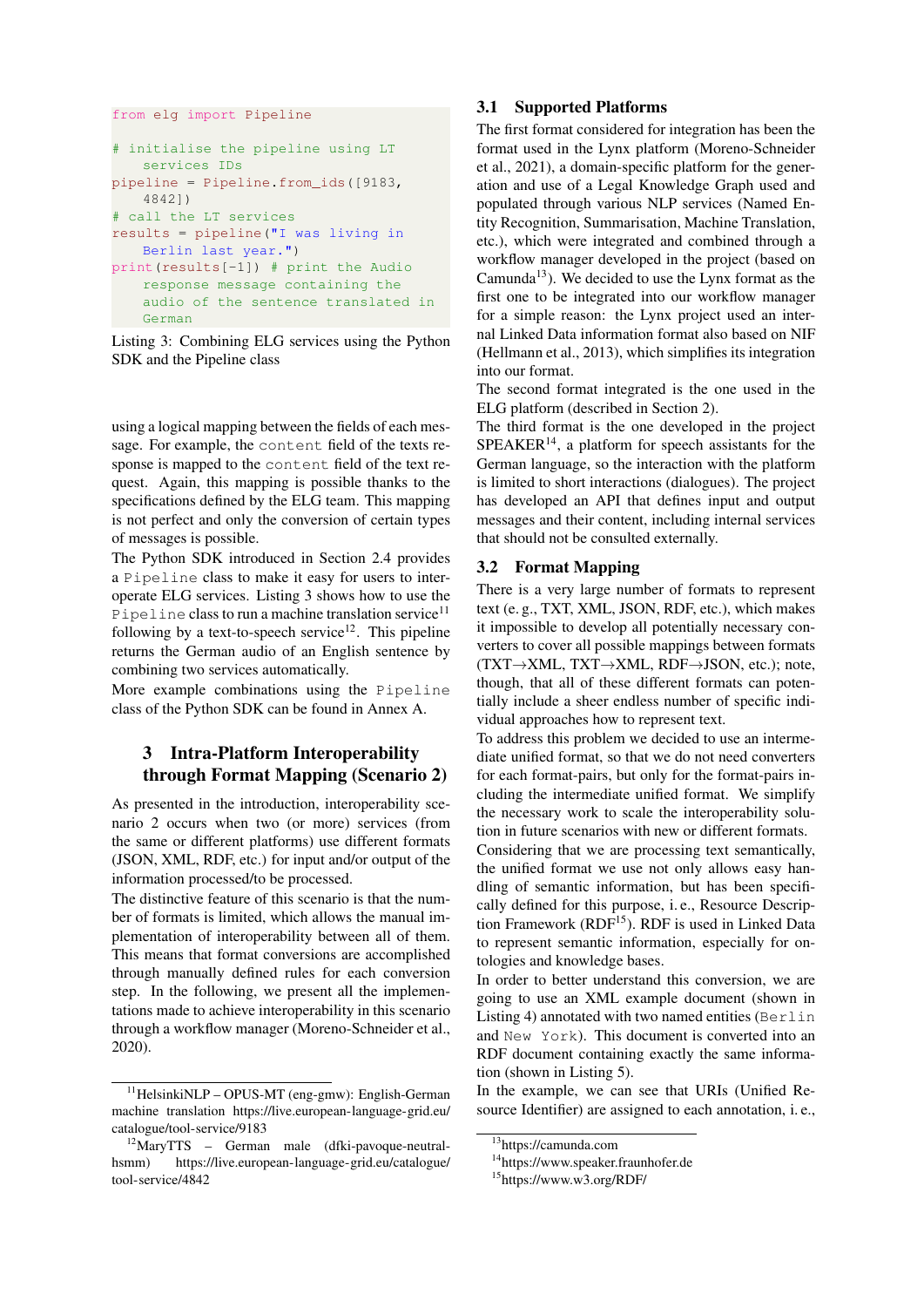```
<?xml version="1.0"?>
<text>
  I was living in <ENTITY class="
   LOCATION">Berlin</ENTITY> last year,
    but then I moved to <ENTITY class="
   LOCATION">New York</ENTITY>.
</text>
```
Listing 4: Example XML document annotated with semantic information (named entities)

piece of information (whole text, annotation, etc.). The two named entities in the example are converted into specific annotations,<http://ex/#char=16,21> and [http:](http://ex/#char=54,61) [//ex/#char=54,61,](http://ex/#char=54,61) which are completed with semantic information (properties and values). This annotation generation process has been manually defined for the specific XML format.

Furthermore, crucially, in the RDF format there is a lot more explicit information that was not directly present in the XML version, such as *beginIndex* and *endIndex*. This helps the inference of information in semantic systems, such as knowledge bases or graphs.

## 3.3 Workflow Manager

Our workflow manager is currently primarily used in the scenario of digital content curation [\(Bourgonje et](#page-7-4) [al., 2017;](#page-7-4) [Bourgonje et al., 2016\)](#page-7-5) but its development was started with regard to the legal domain [\(Moreno-](#page-7-6)[Schneider and Rehm, 2018;](#page-7-6) [Rehm et al., 2019\)](#page-7-7). One of its main objectives is the management of containerised tools, which need to interact with each other in a flexible and efficient way, even if they have been designed and developed independently. That forces the need for interoperability mechanisms because the services use different formats. Regarding the communication between components, for the moment, the workflow manager allows the usage of REST API [\(Richardson et al.,](#page-8-3) [2013\)](#page-8-3) and gRPC [\(Giretti, 2022\)](#page-7-8) based services.

The workflow manager uses a unified intermediate format to represent information internally, and it uses RDF together with NIF [\(Hellmann et al., 2013\)](#page-7-3). Besides, the different formats that are currently supported for translation in the workflow manager are:

- Lynx Document: This document has been defined and implemented in the Lynx project [\(Moreno-Schneider et al., 2021\)](#page-7-2) based on Linked Data and NIF [\(Hellmann et al., 2013\)](#page-7-3) whose main objective is the semantic representation of documents and information in the legal domain. This document can be represented in any Linked Data format, such as RDF, JSON-LD or XML.
- ELG API Specification: The specification made in ELG has been described in Section [2.3.](#page-1-4) As mentioned, messages in ELG use JSON format.
- SPEAKER API: The API defined in SPEAKER is focused on virtual assistants

and not so much on actual language processing, although part of the specification can be adapted (DialogueRequest and DialogueReponse). The messages in SPEAKER are defined in the Protobuf [\(Varda,](#page-8-4) [2008\)](#page-8-4) files using the gRPC protocol.

# <span id="page-4-0"></span>4 Semantic Interoperability between NLP Services (Scenario 3)

The last scenario pursues the interoperability of NLP services that use different semantic schemas. The term semantic schema refers to the way information is annotated in a document and to what semantic information it is related, i. e., how it is represented in a document that a word is a named entity and of what type. $16$ 

## 4.1 Semantic Interoperability Challenge

In scenario 1, we showed the possibility to perform a semantic mapping between the ELG services that are compatible (see Section [2.5\)](#page-2-6). This is possible because all ELG services use the same limited set of messages, which is why we can define rules to map the fields of two different messages. However, in the context presented in the second scenario where the services are from different platforms, it is not possible to define rules as there are theoretically as many rules as the number of pairs of services because each service uses its own semantic schema.

This issue also applies to some ELG services, because as explained in Section [2.3,](#page-1-4) the ELG messages although based on a common format specification, this specification does not enforce a specific semantic schema for the annotations.

For example, the annotation types used in the annotations field of the Annotations response mes-sage<sup>[17](#page-4-3)</sup> can differ from one service to another, and we find the same difference in the semantic schemas presented in Listing [1](#page-1-1) where the two different annotation types CITY or LOCATION are used to represent the same entity.

Because of the various semantic schemas used by NLP services, which also are not formally described or documented it is impossible to create universal rules to semantically map messages from the same or different platforms using a different semantic schema.

# 4.2 Manual Semantic Mapping

The first solution to this problem used by the workflow manager consists of manually creating mappings for each pair of services. In practice, we create a correspondence between the fields of the output of the first service and the fields of the input of the second service. This solution works only when the number of services

<span id="page-4-3"></span><span id="page-4-2"></span><sup>&</sup>lt;sup>16</sup>In UIMA, the semantic schema is called a typesystem. <sup>17</sup>[https://european-language-grid.readthedocs.io/en/](https://european-language-grid.readthedocs.io/en/stable/all/A3_API/LTInternalAPI.html#annotations-response)

stable/all/A3 [API/LTInternalAPI.html#annotations-response](https://european-language-grid.readthedocs.io/en/stable/all/A3_API/LTInternalAPI.html#annotations-response)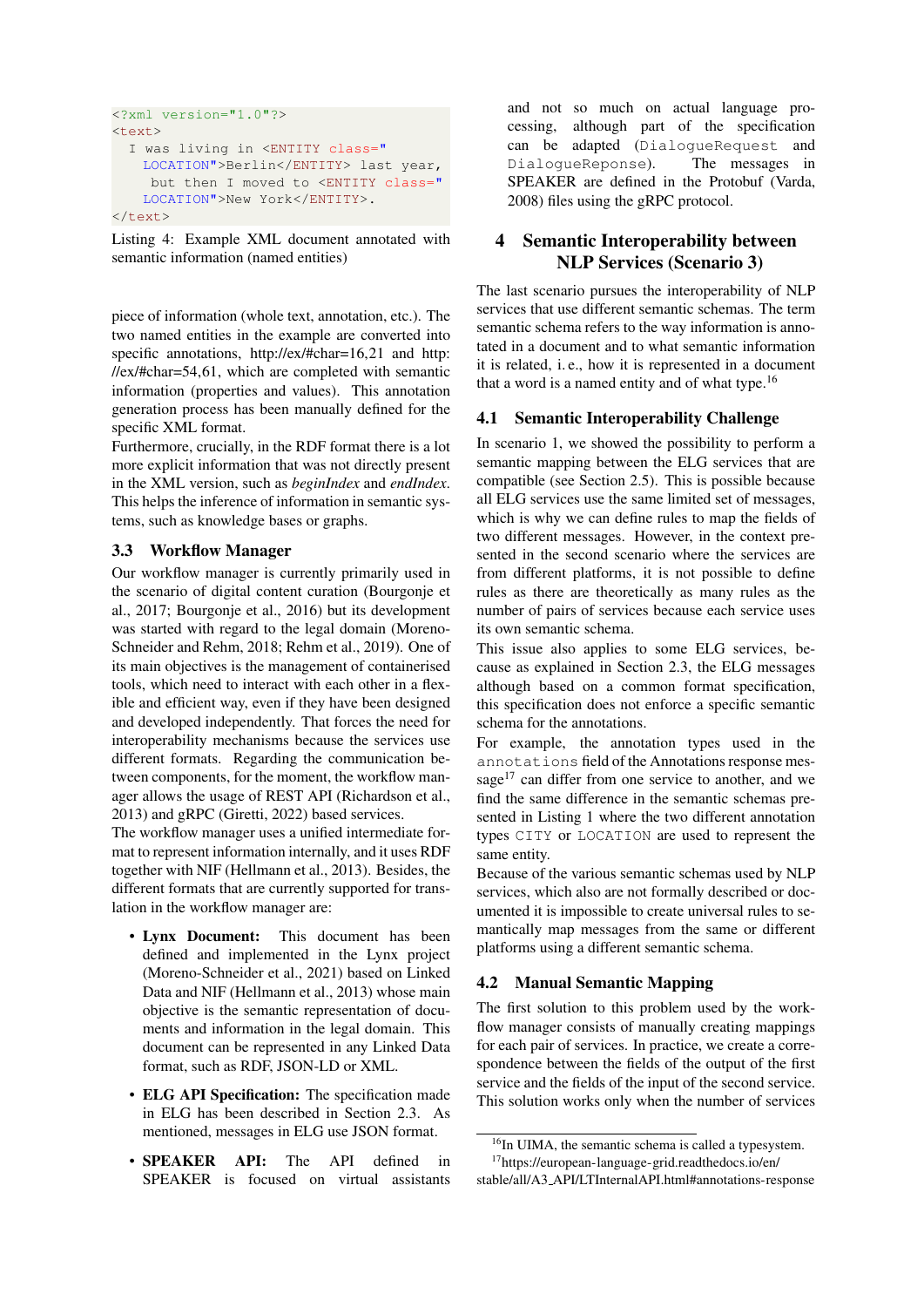```
1 @prefix rdf: <http://www.w3.org/1999/02/22-rdf-syntax-ns#> .
2 @prefix xsd: <http://www.w3.org/2001/XMLSchema#> .
3 @prefix itsrdf: <http://www.w3.org/2005/11/its/rdf#> .
   4 @prefix nif: <http://persistence.uni-leipzig.org/nlp2rdf/ontologies/nif-core#> .
5 @prefix rdfs: <http://www.w3.org/2000/01/rdf-schema#> .
6 @prefix geo: <http://www.w3.org/2003/01/geo/wgs84_pos/> .
7 <http://ex/#char=0,62>
8 a nif:RFC5147String , nif:String , nif:Context ;
9 nif:beginIndex "0"ˆˆxsd:nonNegativeInteger ;
10 nif:endIndex "62"ˆˆxsd:nonNegativeInteger ;
11 nif:isString "I was living in Berlin last year, but then I moved to New York."ˆˆxsd:string .
12 <http://ex/#char=16,21>
13 a nif:RFC5147String , nif:String ;
14 nif:anchorOf "Berlin"ˆˆxsd:string ;
15 nif:beginIndex "16"ˆˆxsd:nonNegativeInteger ;
16 nif:endIndex "21"ˆˆxsd:nonNegativeInteger ;
17 nif:referenceContext <http://ex/#char=0,62> ;
18 itsrdf:taClassRef <http://dbpedia.org/ontology/Location> .
19 <http://ex/#char=54,61>
20 a nif:RFC5147String , nif:String ;
21 nif:anchorOf "New York\"ˆˆxsd:string ;
22 nif:beginIndex "54"ˆˆxsd:nonNegativeInteger ;
23 nif:endIndex "61"ˆˆxsd:nonNegativeInteger ;
24 itsrdf:taClassRef <http://dbpedia.org/ontology/Location> ;
25 nif:referenceContext <http://ex/#char=0,62> .
```
Listing 5: Example RDF document using semantic NIF annotations

<span id="page-5-1"></span>is rather limited which is the case for scenario 2, for example. However when the number of services is getting bigger the manual solution is no longer viable.

### 4.3 Automatic Semantic Mapping

A second approach is to make use of recent advances in machine learning and NLP to create a mapping for each couple of services automatically. The idea is to create the mapping rule once so that we do not have to recreate it each time two services are combined to not increase inference time. Here, we assume that the semantic schemas of the services are known in advance. This task can be called automatic semantic mapping rule generation and consists of finding the mapping rule between the semantic schemas of two NLP services. This mapping rule could be used afterwards to interoperate the two services by converting the first service's semantic schema to the semantic schema of the second service.

The mapping rule can take multiple formats like, for example, a Python method that takes the message from the first service as input and returns the same message with a different semantic schema compatible with the second service. We made preliminary experi-ments with GPT-3 using the OpenAI playground<sup>[18](#page-5-2)</sup> with the text-davinci-002 model. We tested various prompts and parameters to see if it is possible to generate automatically a Python method that maps two semantic schemas. Our preliminary results are promising because in some of the experiments we have been able to show that this is indeed possible. Listing [6](#page-6-1) presents

<span id="page-5-2"></span><sup>18</sup><https://beta.openai.com/playground/>

an example in which GPT-3 created a Python method capable to convert a simple semantic schema into another one. However, the model shows its limitations when it comes to mapping complex semantic schemas as shown in Listing [7.](#page-6-2) We performed these experiments only to demonstrate that advanced NLP models can be used to perform automatic semantic mapping rule generation and can potentially solve, or contribute to solving, the semantic interoperability challenge. We will explore and evaluate various automatic mapping methods with larger experiments in future work.

#### 5 Related Work

#### <span id="page-5-0"></span>5.1 NLP Platforms Semantic Schemas

Beyond the platforms we used for our experiments, there are more and more AI platforms offering NLP services via APIs such as HuggingFace [\(Wolf et al.,](#page-8-5) [2020\)](#page-8-5), Google Cloud Platform<sup>[19](#page-5-3)</sup> (GCP), or OpenAI<sup>[20](#page-5-4)</sup>, or via tools such as NLTK [\(Bird et al., 2009\)](#page-7-9), Spacy<sup>[21](#page-5-5)</sup> or Stanza [\(Qi et al., 2020\)](#page-7-10). We can divide these platforms into two categories. First, those with a limited number of services like GCP, OpenAI, and Stanza which only offer their services, and second the platforms like HuggingFace and Spacy where there is a wide variety of models and where it is possible to add more. In both categories, the platforms have defined one or more semantic schemas that the services need to use. HuggingFace has, for example, the no-

<span id="page-5-3"></span><sup>19</sup><https://cloud.google.com/natural-language>

<span id="page-5-4"></span><sup>20</sup><https://openai.com/api/>

<span id="page-5-5"></span><sup>21</sup><https://spacy.io>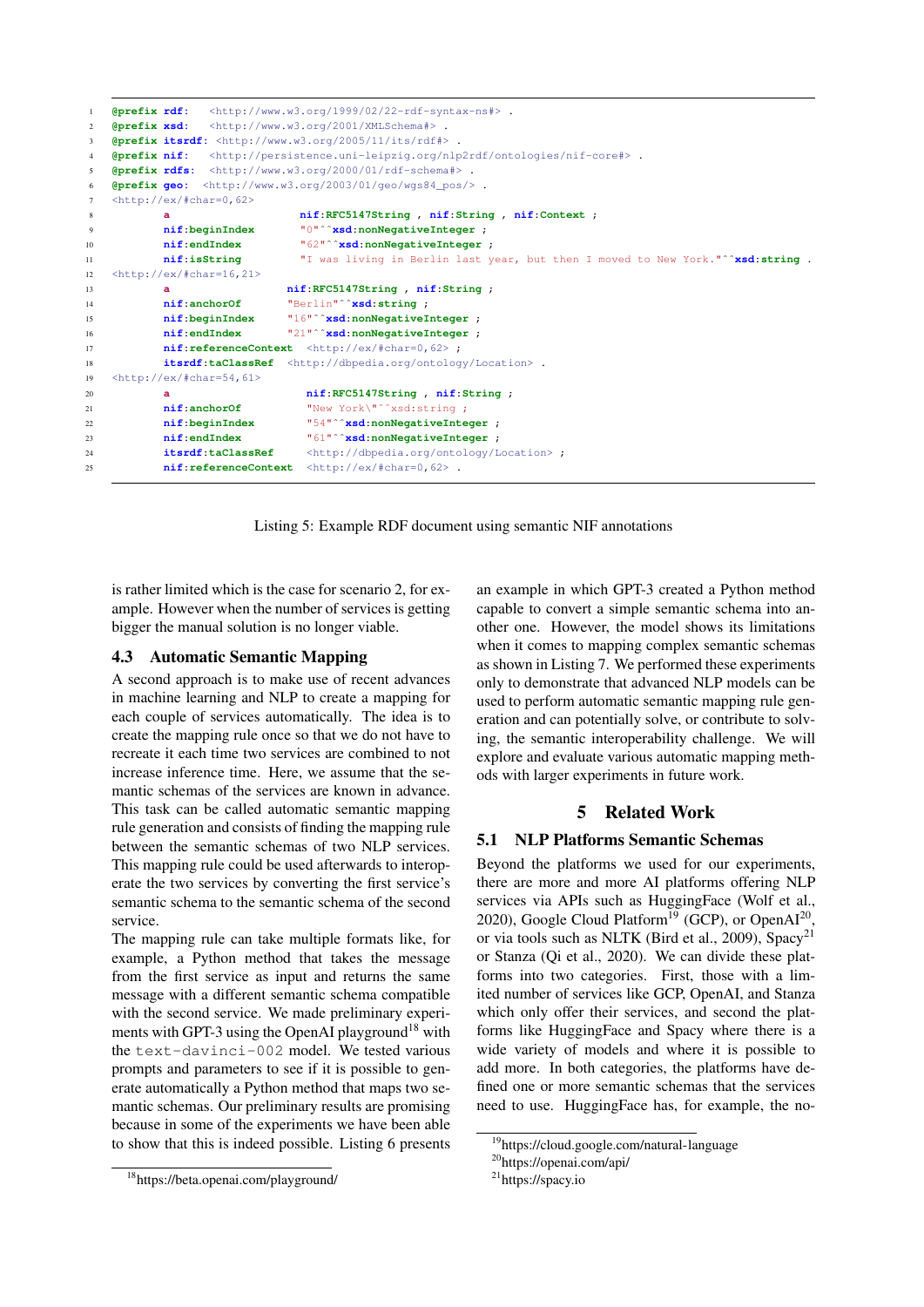```
"" ""
Python method that converts
[{"translation_text": "This is a plain
   text sentence."}]
t \circ{"type":"text", "content":"This is a
   plain text sentence."}
"""
def convert_to_text(translation_response
   ):
    return {"type": "text", "content":
   translation_response[0]["
   translation_text"]}
```
Listing 6: Example Python method generated by GPT-3 to convert a semantic schema into another. Only the docstring (text in green) is provided and the Python code is generated by the model. The generated Python method is valid and correctly converts the first semantic schema to the second one.

```
"""
Python method that converts
<?xml version="1.0" encoding="utf-8"?><
   text>I was living in <ENTITY class="
   LOCATION">Berlin</ENTITY> last year,
    but then I moved to <ENTITY class="
   LOCATION">New York</ENTITY>.</text>
t_{\Omega}{"response":{"type":"annotations","
   annotations":{"Place":[{"start":16,"
   end":22,"features":{"Lemma":"Berlin
   "}},{"start":54,"end":62,"features
   ":{"Lemma":"New York"}}]}}}
"" "" ""
import json
import xml.etree.ElementTree as ET
def convert_xml_to_json(xml_string):
    root = ET.fromstring(xml_string)
    annotations = []
    for child in root:
        if child.tag == "text":
            text = child.text
        elif child.tag == "ENTITY":
            annotations.append({"start":
    child.attrib["start"], "end": child
    .attrib["end"], "features": {"Lemma"
    : child.text}})
    return {"response": {"type": "
   annotations", "annotations": {"Place
   ": annotations}, "text": text}}
```
Listing 7: Example Python method generated by GPT-3 to convert a semantic schema into another. Only the docstring (text in green) is provided and the Python code is generated by the model. The generated Python method is valid Python code but does not correctly convert the XML string to the JSON one.

tion of pipeline (different from the Pipeline concept presented in Section [2.5\)](#page-2-6). There are 17 taskspecific pipelines and each of these pipelines uses its own semantic schema and message formats. For each pipeline, it is possible to use a multitude of services (called models in the HuggingFace ecosystem) as long as the service is compatible with the semantic scheme of the pipeline. A similar mechanism exists for Spacy which allows the use of different models as long as they respect the conventions imposed by the platform. All these platforms use a semantic approach similar to ELG (Section [2\)](#page-1-0) and each platform has its own common API. However, all these APIs use different semantic schemas and there is no joint standard semantic schema used by these NLP platforms.

#### 5.2 Semantic Interoperability Strategies

We only found a few works on the interoperability of NLP services. [Rizzo and Troncy \(2012\)](#page-8-6) created a framework which unifies ten NER and disambiguation extraction tools by creating a common ontology. The different semantic schemas are manually mapped to the common ontology. [Eckart de Castilho et al. \(2019\)](#page-7-11) combine three text annotation repositories (PubAnnotation, LAPPS Grid, and INCEpTION) in order to create one unique corpus. They show the challenges of the interoperability of different annotation types.

We can also look at the interoperability of web services in general. [Nagarajan et al. \(2006\)](#page-7-12) and [Nagarajan et al.](#page-7-13) [\(2007\)](#page-7-13), and [Sheth et al. \(2008\)](#page-8-7) provide three similar data interoperability strategies. [Nagarajan et al. \(2007\)](#page-7-13) explain the different types of heterogeneities that exist in web services. The syntactic and semantic heterogeneities described in the paper correspond to a difference in the semantic schemas, and the structural and model heterogeneities correspond to the format difference. The authors propose to use a pre-defined mapping to overcome these issues. [Nagarajan et al. \(2006\)](#page-7-12) and [Sheth et al. \(2008\)](#page-8-7) propose two other methods, us-ing WSDL-S<sup>[22](#page-6-3)</sup> or XSLT<sup>[23](#page-6-4)</sup> respectively to map the input and output to a common ontology and vice versa. These techniques are specific to web services but show that rule-based mapping is generally used to perform semantic interoperability.

We did not find any related work on automatic semantic mapping solutions.

#### 6 Conclusions and Future Work

<span id="page-6-0"></span>We propose an approach to achieve semantic interoperability in NLP services in the most generic way possible. To reach this goal, three scenarios with distinct interoperability needs are described, for which different interoperability solutions have been created.

• For scenario 1, a single format has been defined for all the services, so that they all use the same format and are directly interconnectable.

<span id="page-6-3"></span><sup>22</sup><https://www.w3.org/Submission/WSDL-S/>

<span id="page-6-4"></span><sup>23</sup><https://en.wikipedia.org/wiki/XSLT>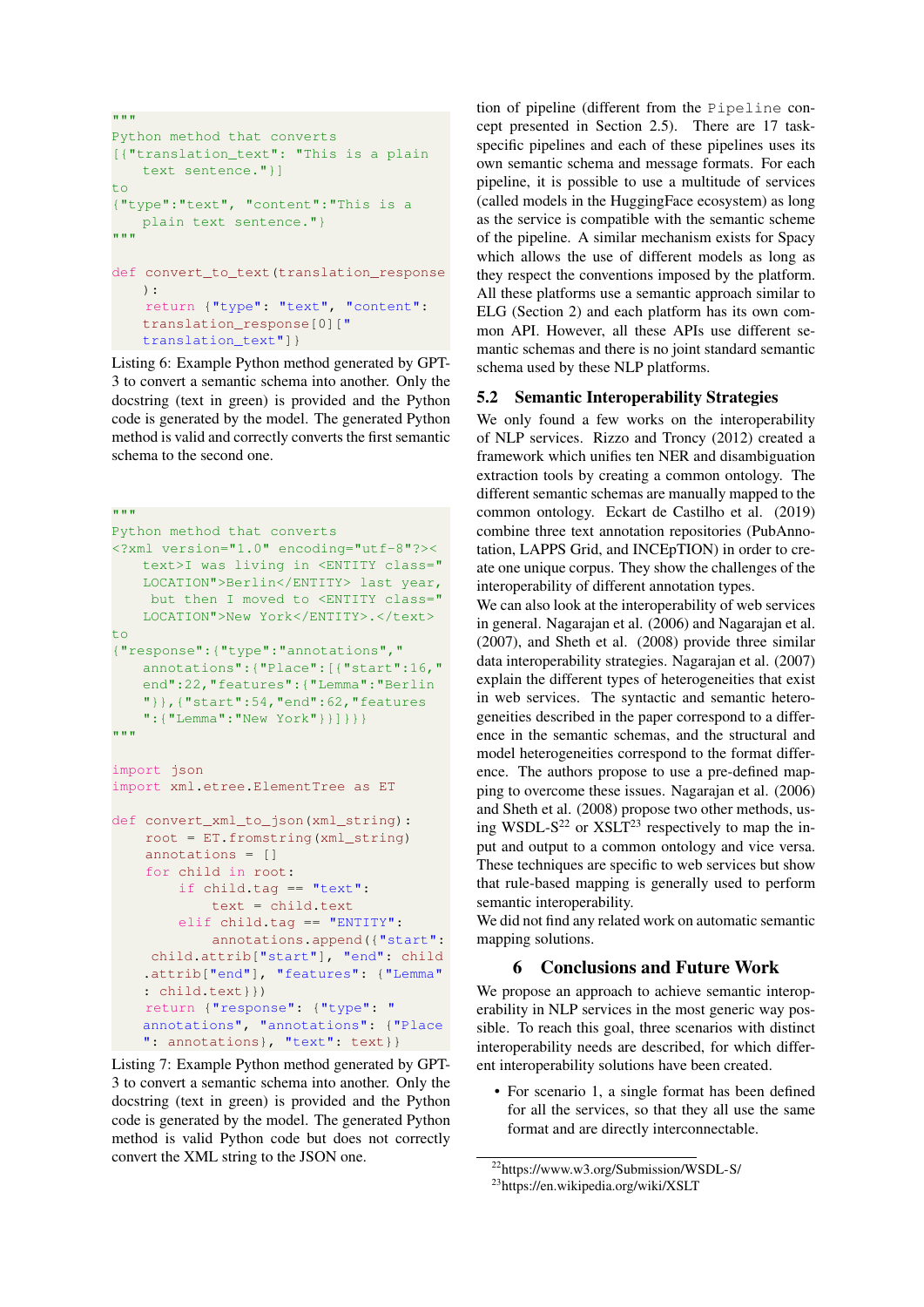- In scenario 2, the NLP services use different formats, so a manual mapping between formats has been carried out. This mapping has been done manually because the number of services is limited. This solution does not scale.
- Scenario 3 addresses the problem of semantic mapping, that is, services use different semantic schemas to represent information. Our first solution is to also use manually defined rules, but as mentioned above, this is not scalable or generalisable. Therefore, in this scenario we introduce a novel approach: the automation of the mapping process, i. e., automatic semantic mapping. This method aims to achieve the automatic generation of mapping or conversion rules between different semantic formats without human intervention.

The first experiments with a language model (GPT-3) are promising, but also show their limitations. In terms of future work, we will focus mainly on the development of methods that allow us to successfully implement this automatic mapping.

## 7 Acknowledgements

This work has received funding from the German Federal Ministry of Education and Research through the project QURATOR (no. 03WKDA1A), from the German Federal Ministry for Economic Affairs and Energy through the project SPEAKER (no. 01MK19011) and from the EU's Horizon 2020 research and innovation programme through the project European Language Grid (no. 825627).

# 8 Bibliographical References

- <span id="page-7-9"></span>Bird, S., Klein, E., and Loper, E. (2009). *Natural Language Processing with Python*. O'Reilly Media, Inc., 1st edition.
- <span id="page-7-5"></span>Bourgonje, P., Schneider, J. M., Rehm, G., and Sasaki, F. (2016). Processing Document Collections to Automatically Extract Linked Data: Semantic Storytelling Technologies for Smart Curation Workflows. In Aldo Gangemi et al., editors, *Proc. of the 2nd Int. Workshop on NLG and the Sem. Web (WebNLG 2016)*, pages 13–16, Edinburgh. ACL.
- <span id="page-7-4"></span>Bourgonje, P., Schneider, J. M., and Rehm, G. (2017). Domain-specific Entity Spotting: Curation Technologies for Digital Humanities and Text Analytics. In Nils Reiter et al., editors, *CUTE Workshop 2017 – CRETA Unshared Task zu Entitatenreferenzen. ¨ Workshop bei DHd2017*, Berne, CH.
- <span id="page-7-11"></span>Eckart de Castilho, R., Ide, N., Kim, J.-D., Klie, J.-C., and Suderman, K. (2019). Towards cross-platform interoperability for machine-assisted text annotation. volume 17, page e19.
- <span id="page-7-8"></span>Giretti, A., (2022). *Understanding the gRPC Specification*, pages 85–102. Apress, Berkeley, CA.
- <span id="page-7-3"></span>Hellmann, S., Lehmann, J., Auer, S., and Brümmer, M. (2013). Integrating NLP using Linked Data. In *12th Int. Semantic Web Conf.*, Sydney, Australia.
- <span id="page-7-6"></span>Moreno-Schneider, J. and Rehm, G. (2018). Towards a Workflow Manager for Curation Technologies in the Legal Domain. In Georg Rehm, et al., editors, *Proceedings of the LREC 2018 Workshop on Language Resources and Technologies for the Legal Knowledge Graph*, pages 30–35, Miyazaki, Japan.
- <span id="page-7-1"></span>Moreno-Schneider, J., Bourgonje, P., Kintzel, F., and Rehm, G. (2020). A Workflow Manager for Complex NLP and Content Curation Pipelines. In Georg Rehm, et al., editors, *Proc. of the 1st Int. Workshop on Language Technology Platforms (IWLTP 2020)*, pages 73–80, Marseille, France. 16 May 2020.
- <span id="page-7-2"></span>Moreno-Schneider, J., Rehm, G., Montiel-Ponsoda, E., Rodríguez-Doncel, V., Martín-Chozas, P., Navas-Loro, M., Kaltenböck, M., Revenko, A., Karampatakis, S., Sageder, C., Gracia, J., Maganza, F., Kernerman, I., Lonke, D., Lagzdins, A., Gil, J. B., Verhoeven, P., Diaz, E. G., and Ballesteros, P. B. (2021). Lynx: A Knowledge-based AI Service Platform for Content Processing, Enrichment and Analysis for the Legal Domain. *Information Systems*, page 101966. Special Issue on Managing, Mining and Learning in the Legal Data Domain.
- <span id="page-7-12"></span>Nagarajan, M., Verma, K., Sheth, A. P., Miller, J., and Lathem, J. (2006). Semantic interoperability of web services-challenges and experiences. In *2006 IEEE International Conference on Web Services (ICWS'06)*, pages 373–382. IEEE.
- <span id="page-7-13"></span>Nagarajan, M., Verma, K., Sheth, A., and Miller, J. (2007). Ontology driven data mediation in web services. volume 4, pages 104–126.
- <span id="page-7-10"></span>Qi, P., Zhang, Y., Zhang, Y., Bolton, J., and Manning, C. D. (2020). Stanza: A python natural language processing toolkit for many human languages. In *Proc. of the 58th Annual Meeting of the ACL: System Demonstrations*, pages 101–108, Online. ACL.
- <span id="page-7-7"></span>Rehm, G., Moreno-Schneider, J., Gracia, J., Revenko, A., Mireles, V., Khvalchik, M., Kernerman, I., Lagzdins, A., Pinnis, M., Vasilevskis, A., Leitner, E., Milde, J., and enhorn, P. W. (2019). Developing and Orchestrating a Portfolio of Natural Legal Language Processing and Document Curation Services. In Nikolaos Aletras, et al., editors, *Proc. of Workshop on Natural Legal Language Processing (NLLP 2019)*, pages 55–66, Minneapolis, USA. Co-located with NAACL 2019. 7 June 2019.
- <span id="page-7-0"></span>Rehm, G., Berger, M., Elsholz, E., Hegele, S., Kintzel, F., Marheinecke, K., Piperidis, S., Deligiannis, M., Galanis, D., Gkirtzou, K., Labropoulou, P., Bontcheva, K., Jones, D., Roberts, I., Hajic, J., Hamrlová, J., Kačena, L., Choukri, K., Arranz, V., Vasiljevs, A., Anvari, O., Lagzdiņš, A., Meļņika, J., Backfried, G., Dikici, E., Janosik, M., Prinz, K., Prinz, C., Stampler, S., Thomas-Aniola, D., Pérez, J. M. G., Silva, A. G., Berrío, C., Germann, U., Re-